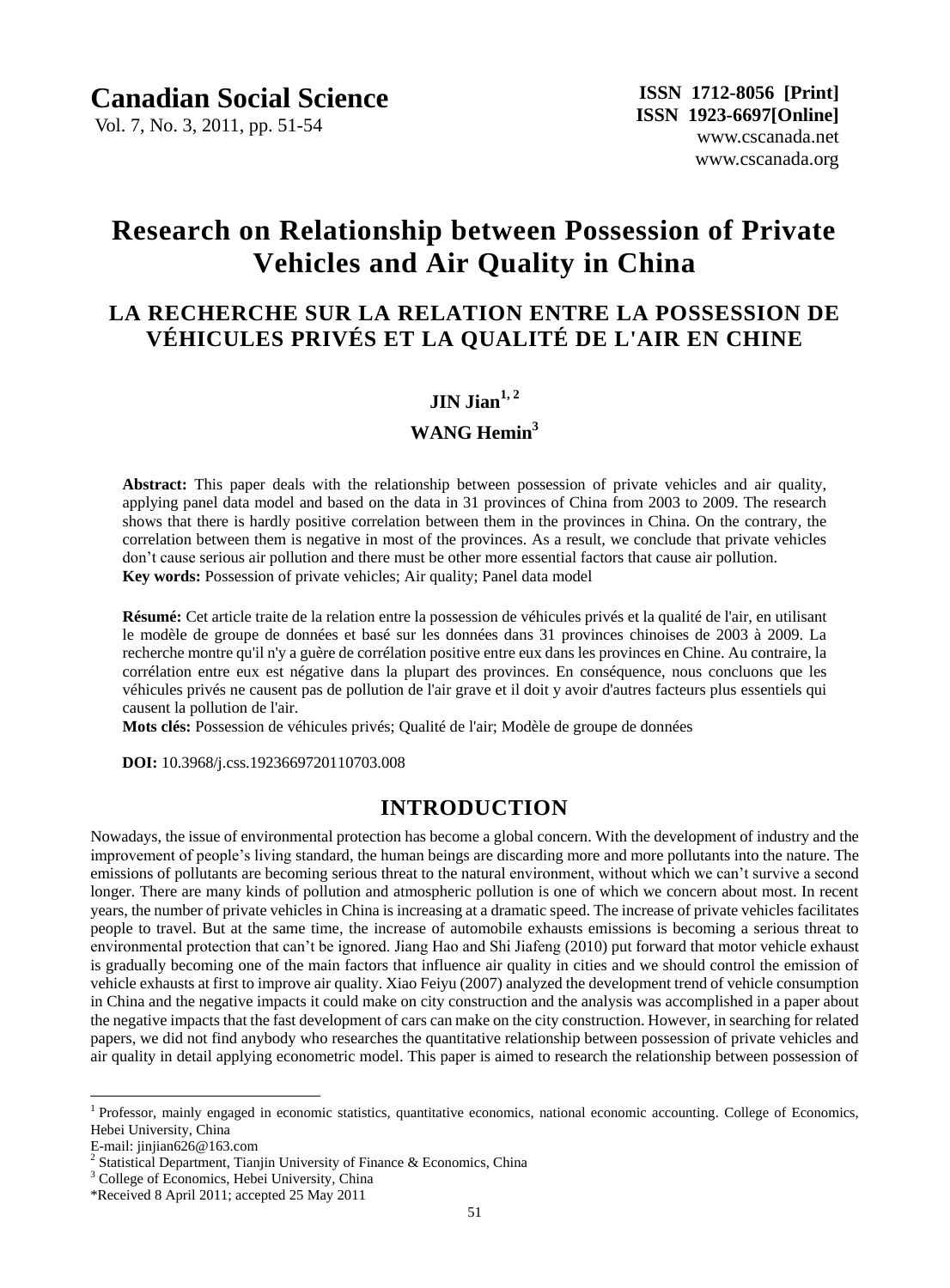private vehicles and air quality in 31 provinces (some of them are municipalities) of China. The main analyzing method in this paper is panel data model in econometrics and the data is from 31 provinces of China from 2003 to 2009.

# **1. INTRODUCTION TO THE THEORY OF PANEL DATA MODEL ESTABLISHMENT**

The panel data, also known as spatio-temporal data, parallel data or time-series cross-section data. According to relatively authoritative definition, it is generally used to describe what happens to a given sample of the population in a time interval, thus it is necessary to observe each individual of the sample repeatedly as time goes on. In recent years, panel data model has been greatly developed, becoming one of the most important models in econometrics.

Let  $\alpha$  be the constant term of the model,  $\beta$  be the coefficient of related independent variable and  $\mu$  the random error term. N represents the size of sample and T is the length of time during which the sample is observed, and then the general formula of panel data model could be defined as followed:

$$
y_{it}{=}\alpha_i{+}\beta_i x_{it}{+}\mu_{it}
$$

where  $^{i=1,2,\cdots,N}$  and  $^{t=1,2,\cdots,T}$ .

Generally, it is assumed that  $\mu_{\mu}$  should be equal in terms of mean and be homogeneous in terms of variance.

Panel data models are generally divided into three types as followed:

The first type of model satisfies that  $\alpha_i = \alpha_j$  and  $\beta_i = \beta_j$ . It's denoted that there is no individual difference and there are same coefficients for each regression equation of this model. That means there are equal intercepts and coefficients in each equation for the individuals.

In case of the second type,  $\alpha_i \neq \alpha_j$ , and  $\beta_i = \beta_j$ , and we define this type of model as variable intercept model. It means that there are individual differences in cross-sectional data. These differences are made by the variables that are not included in the model.

When it comes to the third type, we define that  $\alpha_i \neq \alpha_j$ , and  $\beta_i \neq \beta_j$ . It means that there are different coefficients in different equations for each individual, indicating that there are not only individual differences but also differences in economic structure.

The first step in researching panel data is to test whether the parameters in the model are constants, both in cross section and time series. The aim we do this is to determine which type of model we should employ to analyze the data collected. The most commonly used way to do this is hypothesis test. We need to test whether the following two hypothesis are true or not under certain confidence levels, that are

$$
H_1: \beta_1 = \beta_2 = \cdots = \beta_N
$$
  

$$
H_2: \alpha_1 = \alpha_2 = \cdots = \alpha_N
$$

We can see that if we cannot reject the hypothesis  $H_2$  then we can choose the first type of model; and if  $H_2$  is rejected, we should go on to test whether hypothesis  $H_1$  is true or false to determine which one to choose from the second and the third type. When  $H_1$  is accepted, we choose the second type, if not, we should choose the last type.

The statistics we use to test  $H_1$  and  $H_2$  are both F, that is  $F_1$  and  $F_2$ . In order to get the values of the two statistics, we need to work out the sum of squared residuals of each type model. We use the letters  $S_1$ ,  $S_2$  and  $S_3$  to represent the sum of squared residuals of the third type of model, the second type and the first type respectively. The  $S_2 = \frac{(S_3 - S_1)}{S_1 / [N]}$  $(S_3 - S_1) / [(N-1)K]$  $F_2 = \frac{(S_3 - S_1)/[(N-1)K]}{S_1/[N(T-K-1)]}$ 

statistic  $\frac{1}{2}$  $=\frac{(S_3-S_1)/[(N-1)K]}{S_1/[N(T-K-1)]}$  is used to test whether the second hypothesis  $H_2$  should be rejected or not, and  $F_2$  has the union with  $((N-1)(K+1), N(T-K-1))$  degrees of freedom under the null hypothesis. *F*-distribution with  $((N-1)(K+1), N(T-K-1))$  degrees of freedom under the null hypothesis.

$$
F_1 = \frac{(S_2 - S_1)/[(N - 1)K]}{S_1/[N(T - K - 1)]}
$$

And similarly, the statistic  $\sqrt{[N(T-K-1)]}$  $S_1 / [N(T-K)]$  $=\frac{(S_2-S_1)/[(N-1)K]}{S_1/[N(T-K-1)]}$ , which is used to test the truth of  $H_1$ , also has the *F*-distribution with (( 1)( 1), ( 1)) *N K N T K* degrees of freedom under the null hypothesis.

At last, we need to compare the statistics we get with their own critical value under certain confidence level respectively to determine which model we should select to analyze the data.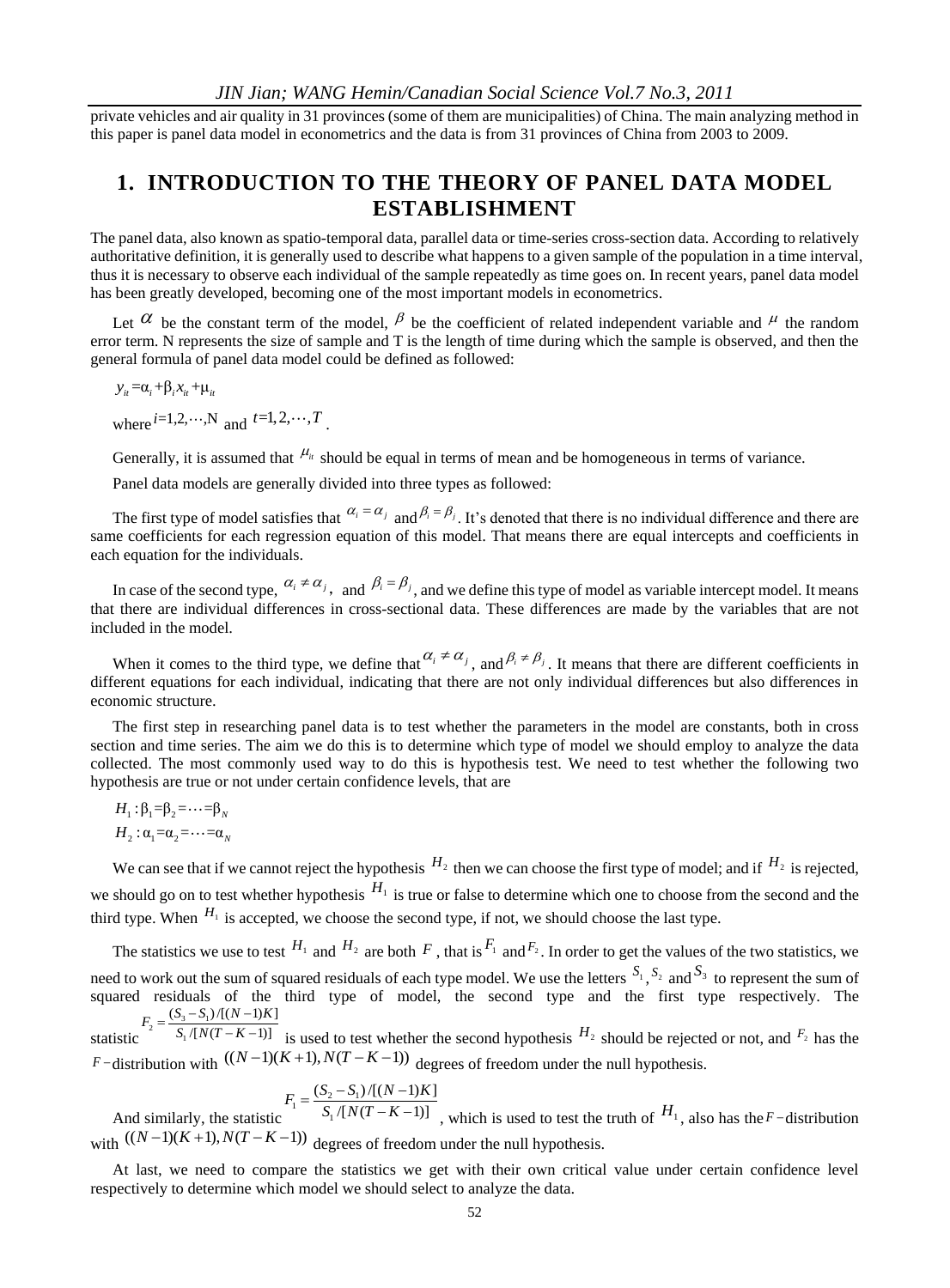#### **2. VARIABLE SELECTION AND DATA SOURCES**

The analysis process in this paper involves two variables, namely possession of private vehicles and air quality. The data of possession of private vehicles in provinces of China are collected from Chinese statistical yearbook of each year (2004 to 2009). The proportion of the days when air quality is below level 2 every year in each major city (capital city of province or municipality) is chosen as the air quality indicator. It was calculated from related original data in Chinese statistical yearbook.

# **3. EMPIRICAL ANALYSIS OF THE RELATIONSHIP BETWEEN POSSESSION OF PRIVATE VEHICLES AND AIR QUALITY IN PROVINCES OR MUNICIPALITIES OF CHINA**

#### **3.1 Model design and selection**

First of all, we should establish a theoretical model describing the relationship between possession of private vehicles and air quality according to related economic theory. Let  $y_n$  be proportion of the days that air quality is below level  $\Pi$  per year in each city, and  $\alpha_{ii}$  be the level of fixed effects; the degree of private vehicles impact on air quality was denoted by the letter  $\beta_{ii}$ .  $x_{ii}$  is the logarithm of the number of private vehicles, and  $\mu_{ii}$ , random error term. The basic model is as followed:

 $y_{it} = \alpha_{it} + \beta_{it} x_{it} + \mu_{it}$ 

where  $i=1,2,\dots,N$  and  $t=1,2,\dots,T$ .

Then what we should do is to test the hypothesis with the method mentioned above to determine which type of model to employ in this paper. Estimate all the three types of model with Eviews3.1 and get the sum of squared residuals. It shows  $S_1 = 0.167855$ ,  $S_2 = 0.378277$  and  $S_3 = 2.559469$ . And obviously we can know that  $N = 31$ ,  $T = 7$  and  $K = 1$ . According to the third part of the paper,  $F_1$  and  $F_2$  should have freedom degree of (30,155) and (60,155) respectively, and after computing we get  $F_2 = 36.81$ ,  $F_1 = 6.48$  as a result. Both the value of  $F_1$  and the value of  $F_2$  are respectively larger than the critical value under confidence level of 0.05. As a result, we reject both  $H_2$  and  $H_1$ . So we choose the third type of model to make analysis at last.

#### **3.2 The result and interpretation of the analysis**

The variable coefficient model was adopted to analyze the data of seven years in 31 provinces, applying statistic software of Eviews3.1. And the result of coefficients estimation is shown in Table1 as followed:

| Region-i    | $\alpha_i$ | $\beta_i$   | t-statistic | $p$ -value |
|-------------|------------|-------------|-------------|------------|
| Beijng      | 1.183446   | $-0.166450$ | -4.494938   | 0.0000     |
| Tianjin     | 0.562353   | $-0.097265$ | $-3.059865$ | 0.0026     |
| Hebei       | 1.158102   | $-0.181398$ | $-5.728273$ | 0.0000     |
| Shanxi      | 1.185883   | $-0.206188$ | $-8.294025$ | 0.0000     |
| Neimenggu   | 0.605494   | $-0.118478$ | $-4.045360$ | 0.0001     |
| Liaoning    | 0.386445   | $-0.058468$ | $-2.197082$ | 0.0295     |
| Jilin       | 0.044831   | 0.005500    | 0.186843    | 0.8520     |
| Helongjiang | 0.300509   | $-0.033472$ | $-1.057714$ | 0.2918     |
| Shanghai    | 0.216961   | $-0.027307$ | $-0.956261$ | 0.3404     |
| Jiangsu     | 0.357569   | $-0.040096$ | $-1.817907$ | 0.0710     |
| Zhejiang    | 0.431321   | $-0.051063$ | $-1.983437$ | 0.0491     |
| Anhui       | 0.093604   | 0.018614    | 0.713773    | 0.4764     |
| Fujian      | 0.086570   | $-0.012329$ | $-0.481493$ | 0.6308     |
| Jiangxi     | 0.225676   | $-0.046550$ | $-2.041355$ | 0.0429     |
| Shandong    | 1.158555   | $-0.170904$ | $-7.217580$ | 0.0000     |
| Henan       | 0.374647   | $-0.048013$ | $-1.760637$ | 0.0803     |
| Hubei       | 0.718970   | $-0.116205$ | $-4.144200$ | 0.0001     |
| Hunan       | 1.277343   | $-0.251649$ | $-8.547832$ | 0.0000     |
| Guangdong   | 0.619866   | $-0.091825$ | $-2.876027$ | 0.0046     |

**Table 1: Estimation of Regression Coefficients about Air Quality to Possession of Private Vehicles**

To be continued